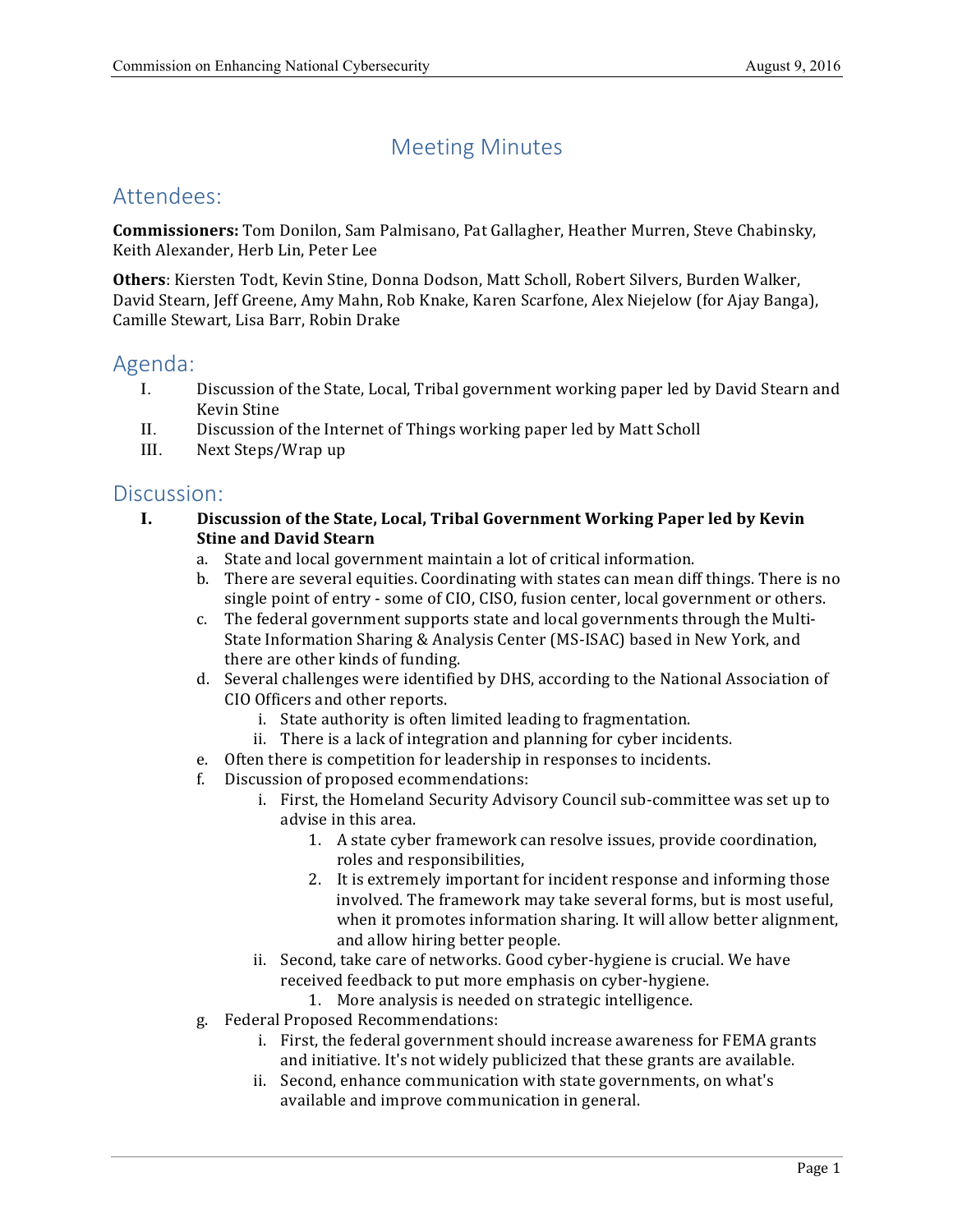- h. State and local governments can have economies of scale in purchasing with assistance from the federal government. It is available to the state and local government, will enable them to save money.
- i. Discussion on the State, Local, Tribal Governments working paper
	- i. Mr. Lin: Likes the paper overall. It is missing a proposed recommendation or finding regarding state, local, and tribal governments learning from each other. There should be horizontal learning.
		- 1. There are working groups in the state and local that have the opportunity to work together.
		- 2. There should be a more tactical focus on information sharing.
	- ii. Mr. Stearn: What mirrors this is the MS-ISAC. There are several working groups focused on key areas like industrial control systems, cyber exercises, business continuity, awareness and outreach, etc. These are opportunities where state and local members can speak with their peers about policy development, some initiatives they have going on, and share best practices.
	- iii. Ms. Murren: States should have comparative data, and possibly organize basic recommendations. Some states may not know how to do budgets with cybersecurity.
	- iv. Mr. Gallagher: Need to account for state roles. The paper looks at the protective/preventative side and it looks generic. Have you looked at the areas where states are unique? There are exposure points in state/local that are unique from the federal government. Are there things we should pay attention to?
		- 1. Those things should be covered in state and local responses.
		- 2. In terms of voting technology, DHS is following.
		- 3. The authority for voting is actually a state activity, outside federal authority.
	- v. **Mr. Gallagher:** What about grant funding for the states? There are a number of types of funding. Has anyone catalogued the footprints available at the state level?
		- 1. Mr. Stearn: DHS does not handle that. We looked at best practices for voting, etc.
		- 2. **Mr. Alexander:** I have not heard this in any public sector discussions. Is there any sense of the amount of uptake for the NIST framework?
			- a. Mr. Stine: There are events that encourage the uptake of the NIST framework. There has been good feedback on these events.
			- b. **Mr. Stearn:** When DHS does risk assessments, the questions are aligned to the NIST framework.
			- c. We would like to make the framework the common lexicon going forward.
		- 3. Mr. Donilon: The commission should be recommending the states adopt best practices. We should look at and raises up the leading states best practices.
			- a. Could suggest states should adopt the NIST Framework.
			- b. In general, we should take a harder line on proposed recommendations.
			- c. We should emphasize the many good things that are happening in the states.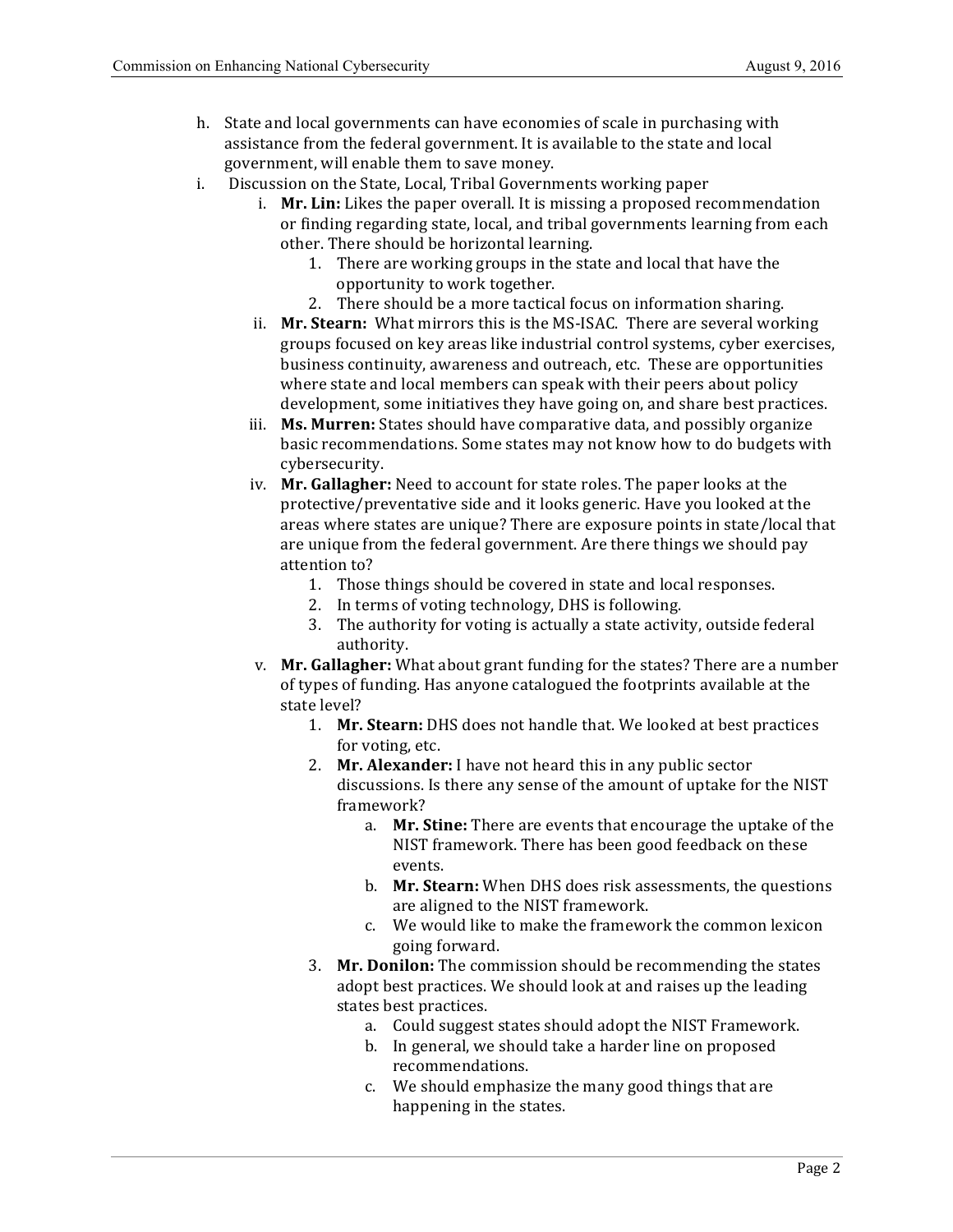- i. In terms of voting systems, we should define voting systems as critical infrastructure.
- d. Make stronger suggested recommendations on workforce. We hope to have a broad spectrum recommendation directed to the next president.
- e. **Mr. Chabinsky:** A lot of the areas in the proposed recommendation would benefit from standardization and best practices. We may be able to drive what the standards are. More is needed on the federal fusion level for law enforcement. Can we elevate state and local cyber-crime issues to the federal side in terms of collaboration?
	- i. Mr. Stearn: DHS works closely with law enforcement partners. DHS assists with incident mitigation, law enforcement goes after the criminals. The FBI and others are represented in NCCIC. This is where collaboration most often happens.
- f. **Ms. Murren:** A best practices summary for states would be helpful. States are not always able to do this independently. Providing support with the best practices, will be a big help in allowing states to carry out responses.
	- i. State and local governments can also offer scholarship for service with the federal government still paying.
- g. Mr. Donilon: We should not go through this process without having all states at least adopting some NIST framework practices. There are real vulnerabilities, and information to be protected. Some minimum level should be implemented. Whatever is implemented needs to be achievable.
	- i. Staff should develop a paper on state best practices. We should not propose anything unachievable. Some element of support should be available.
	- ii. We can also look at roles of non-government entities on these issues.
- h. Other reactions:
	- i. **Mr. Lin:** A statement on digital elections: We can only offer incentives to promote better security, we cannot require it.
	- ii. Mr. Alexander: Voting is outside federal regulation. We need due diligence to make sure we are not proposing anything contrary to federal law or the Constitution. The voting laws differ also from district to district. It is complicated.
	- iii. Mr. Gallagher: The discussion paper seemed to have a very strong federal perspective. There needs to more understanding from the state point of view. States have interactions with other entities. It is very DHS-centric.
	- iv. Mr. Donilon: We should also try to root our proposed recommendations and practices in the states themselves. The piece needs to be state-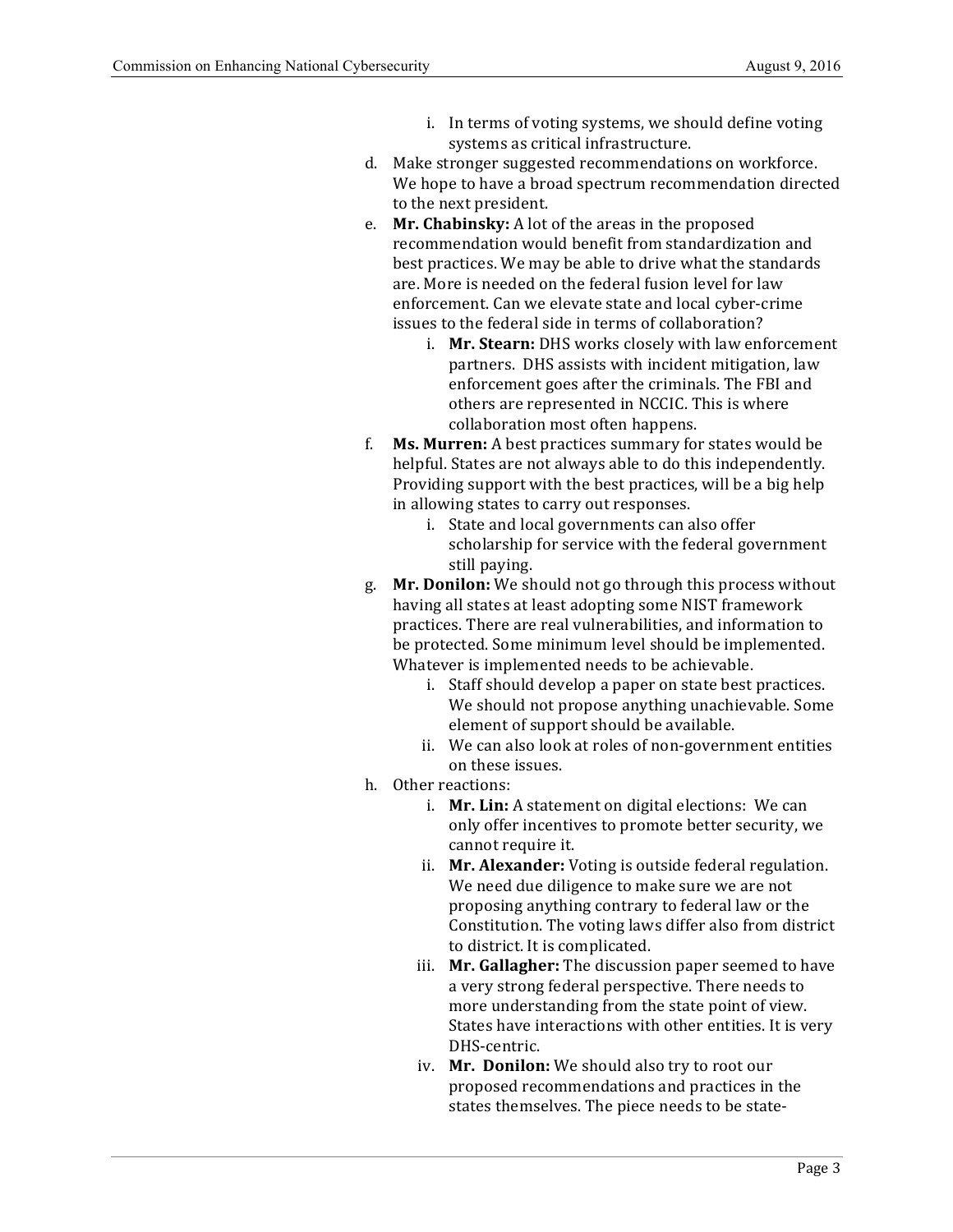centric, and highlight what has worked and what has not.

- v. Ms. Todt: We need to move from the federal oversight role.
- vi. Mr. Donilon: To think about if a state or locality receives some federal money, what should the minimum requirements be? Possibly we should have staff develop something on this topic.

#### **II. Discussion of the Internet of Things Working Paper led by Matt Scholl**

- a. Mr. Scholl: Internet of things is a relatively new technology compared to some of the others being discussed by the commission. There is no unifying definition or description for what it is IoT. Cyber-physical systems is an alternate names for the IoT. IoT is the name that is used by most people.
	- i. It usually signifies how state machines (sensor-based), unify with connection technologies, and the backend storage and cloud technologies.
- b. It is a sensor gathering data in a physical environment, and storing data in a digital technology.
- c. It is a combination of OT and IT technologies, standards are still being worked out.
- d. Some combinations of these things become important in this context where they would not otherwise be.
- **e. Mr. Silvers:**
	- i. IoT as a topic for commission study is very important. As these techs are designed and deployed, there is a rapidly closing window where it is possible to add security.
	- ii. If it's not done now, it will take a generation to add it later.
	- iii. The opportunities in the internet of things are unbelievable, but the risks are also very great.
	- iv. Ransomware was demonstrated at Black Hat. The attack surface is growing very rapidly.
	- v. The imperative here is to include security by design. The government and private sector have roles. There have been good efforts. The U.S. Food and Drug Administration (FDA) published a good paper on security in medical devices.
	- vi. There is not an overarching effort that can be referenced. A paper on IoT guiding principles and best practices will be published by DHS in the next few months.
	- vii. Guidance from the commission will be welcomed on public and private sector standards. We need to determine what works best. There is an international element as well.
	- viii. Inaction will exact a heavy price.
- f. Mr. Greene: We wanted to convey opportunity and risk. We did not want to convey fear or panic in the report. Time is essential.
- **g.**  Ransomware can jump from devices to smart phones and vehicles. Criminals will go  **where the money is.**
- h. **Mr. Silvers:** Possible metrics or certification on ways to give consumers a way to make informed choices - if they want to buy assured products, they need to have a way of meaningfully doing that. Can drive it through market.
- i. In 2012, internet of things was not a common phrase. It's become overused, without a clear definition. There is incredible growth in devices. We are seeing it more and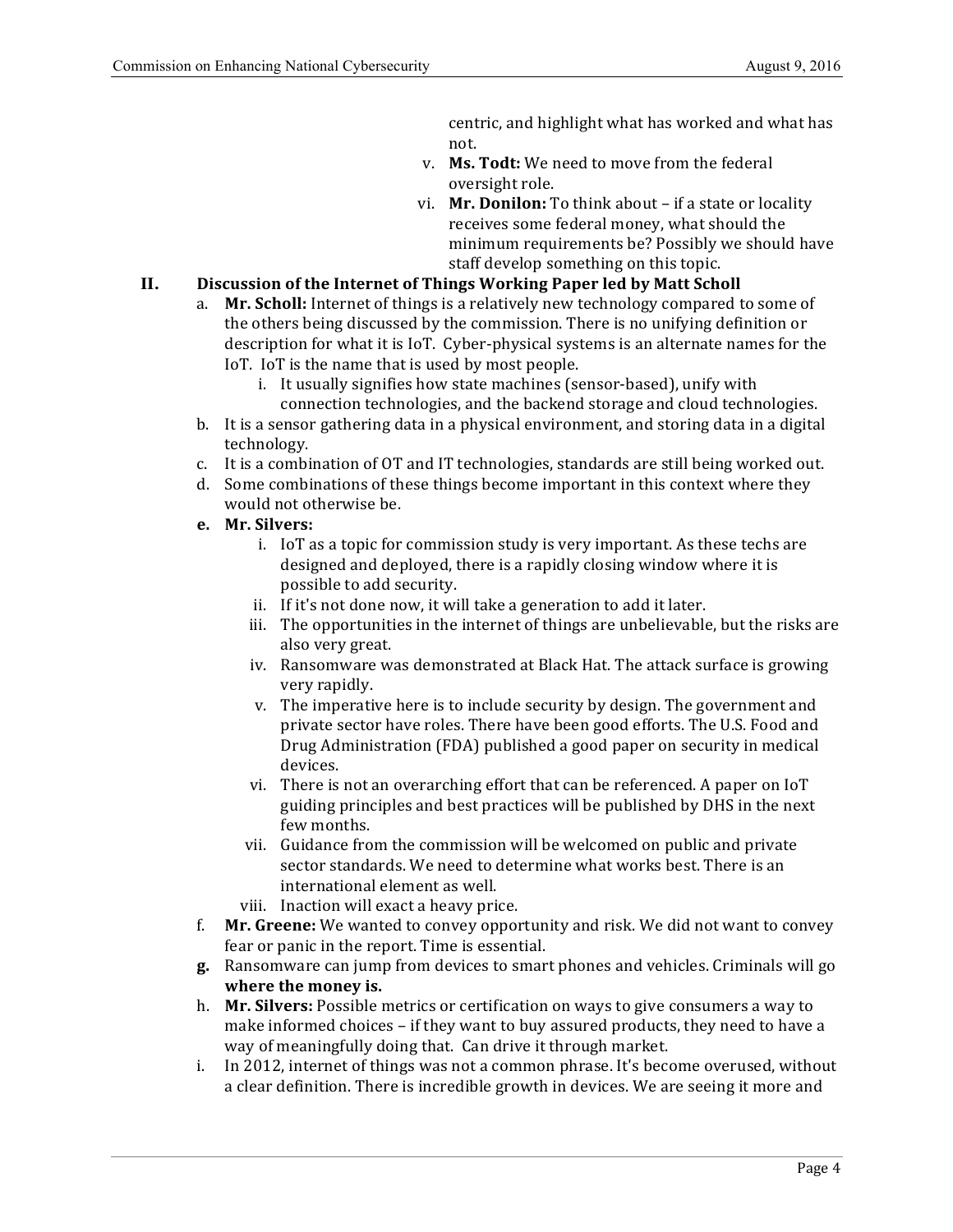more in cars. The area of primary concern is installation of sensors without authentication.

- j. We may not need to encrypt certain things, but the balance between what's encrypted, and what's not may be important.
- k. In terms of risk, there is device and physical security. Machines moving in a way that causes physical harm is a big issue now. Privacy risk is also a critical concern.
- l. We have done work showing home health devices can talk to over a dozen domains. Only a fraction of those are encrypted.
- m. There is convergence of OT and IT. We looked for programs that will train future experts in OT and IT. Experts are needed who understand both areas. The commission can lend its influence in this area.
- n. **Mr. Palmisano:** It is a complex and emerging area. Despite its complexity we can still have influence. Where to start? What area should the commission consider? What should the next president consider?
- o. Mr. Scholl: One of the critical things is security engineering and security design. Inter-operable standards should be developed across the IoT industry. Unique identification of sensors providing data is crucial. Standards is one area, another is metrics/certifications at the backend for consumers.
- p. Mr. Greene: Security should be emphasized over getting to market first. The government can lead here by purchasing secure products. Contracts are the fastest way to get the market to respond.
- q. **Mr. Lin:** People who make IoT devices may not care about the consumer market. The paper does not include mention of incentives. Also, liability is not mentioned. Having liability for faulty appliances is accepted practice. Liability regimes may assert themselves with more force with the internet of things.
- r. **Mr. Donilon:** A built out recommendation on gold certification is key issue for the commission.
- s. **Mr. Lee:** Given the ten year view, in ten years the amount of computing power in the internet of things will grow significantly. The threats in the ten-year view are much larger than what the proposals hint at. The potential impact of software updates could be examined more carefully. What about updates in IoT? Also, we have seen explosion in the IoT space, are there things we can physically recommend?
- t. **Mr. Gallagher:** We are all zeroing in on the incentive question. A certification regime as a vehicle, it may not have enough agility or speed. We need a bigger set of options. What sorts of things would put the right level of development in this area? A first to market mindset will create an aftermarket of billions of unsecure devices. It may already be too late.
- u. Ms. Todt: Industries are going to market without device security. We may have missed the first window, but we have second chance.
- v. Mr. Chabinsky: There needs to be an emphasis on transparency. The first requirement id IoT devices must state intentions in three-five core areas. It at least defines what consumers get. The U.S. standard is to clearly state what key areas are for consumer understanding.
- w. **Mr. Lee:** In the 2019-21 time frame, micro-controllers will be fully botnet capable.
- x. **Mr. Donilon:** Some of the horses may already be out of the barn. However, we still can lay down some important principles. The issue of liability is very important. Our industrial sector is currently immune to liability. It is constructive to get the debate going for the future.
- y. **Ms. Todt:** Staff can develop proposed recommendation on liability. We should make sure the description of the problem is updated.